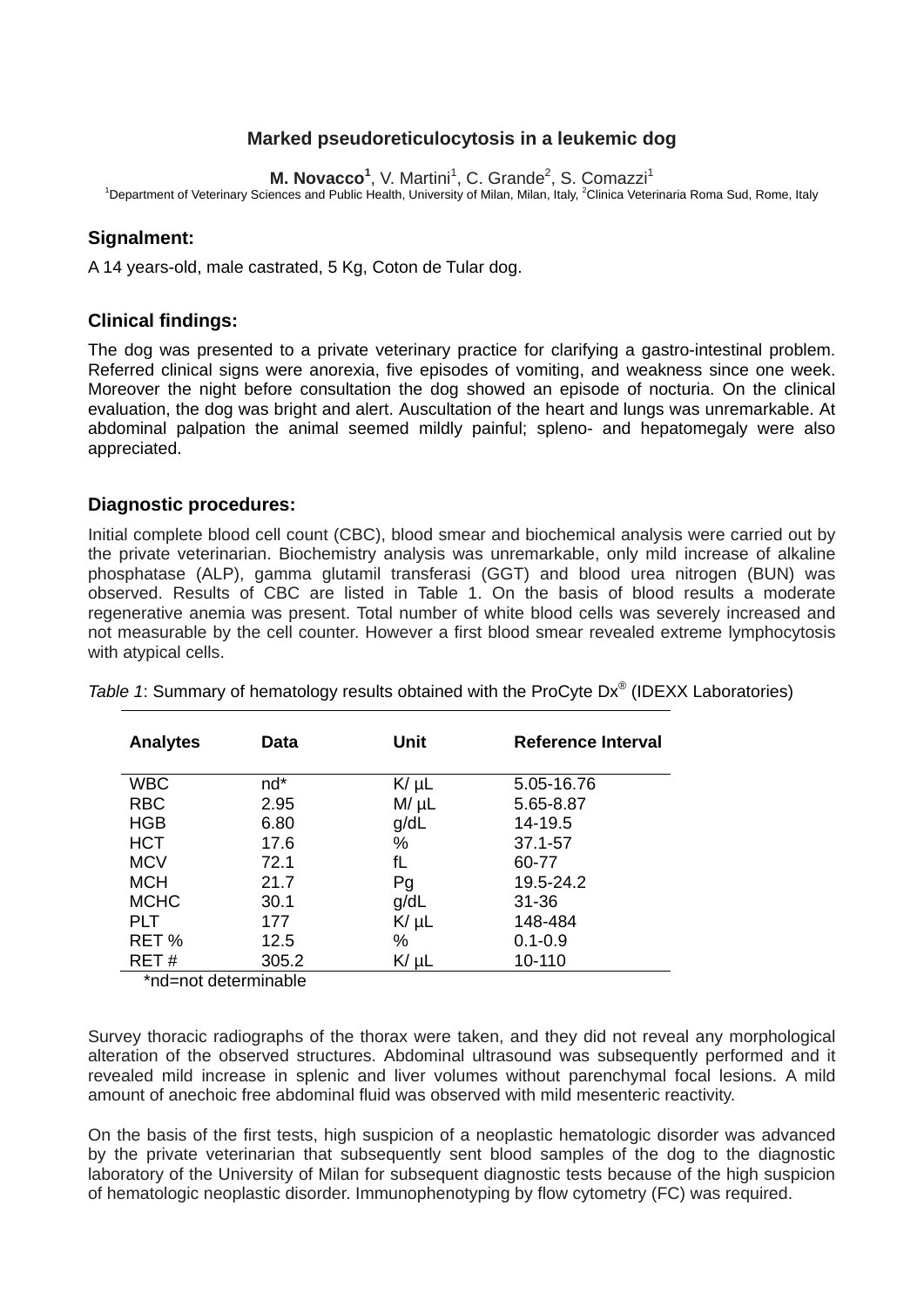## **Hematology:**

A)

A second blood sample was taken and sent for FC and second opinion on the hematological results. Complete blood cell count (CBC) and blood films were performed at the diagnostic laboratory of the University of Milan. CBC was performed with a laser automated analyser (Sysmex XT 2000 iV<sup>®</sup>). Abnormal leukocyte count was indicated by a flag (see Figure 1). Hematological results are shown in Figures 1, 2, 3 and 4.

| Graph Main                 |        | <b>WBC</b>                       | <b>RBC</b>                   |  |            | Service Research(W) Research(R) |     |                              |  |
|----------------------------|--------|----------------------------------|------------------------------|--|------------|---------------------------------|-----|------------------------------|--|
| WBC Differential<br>-Items |        |                                  |                              |  |            |                                 |     |                              |  |
| Item                       | Data   |                                  | Unit                         |  | Item       | Data                            |     | Unit                         |  |
| <b>WBC</b>                 |        |                                  | 10^3/uL                      |  | NEUT#      |                                 |     | 10A3/uL                      |  |
| RBC                        | 3.22   | $\overline{\phantom{a}}$         | 10^6/uL                      |  | LYMPH#     |                                 |     | $10$ $\lambda$ $3$ / $\mu$ L |  |
| <b>HGB</b>                 |        | 7.91<br>$\overline{\phantom{a}}$ | g/dL                         |  | MONO#      |                                 |     | $10$ $\lambda$ $3$ / $\mu$ L |  |
| <b>HCT</b>                 | 22.9   | $\overline{\phantom{a}}$         | %                            |  | EO#        |                                 |     | 10A3/uL                      |  |
| <b>MCV</b>                 | 71.1   |                                  | fL                           |  | BAS0#      |                                 |     | 10A3/uL                      |  |
| <b>MCH</b>                 | 24.5   |                                  | pg                           |  | Item       | Data                            |     | Unit                         |  |
| <b>MCHC</b>                | 34.5   |                                  | g/dL                         |  | NEUT%      |                                 |     | %                            |  |
| &<br><b>PLT</b>            |        | 111<br>$\overline{\phantom{a}}$  | $10$ $\lambda$ $3$ / $\mu$ L |  | LYMPH%     |                                 |     | %                            |  |
| RDW-SD                     | 39.5   |                                  | fL                           |  | MONO%      |                                 |     | %                            |  |
| RDW-CV                     | 17.3   |                                  | %                            |  | E0%        |                                 |     | %                            |  |
| <b>PDW</b>                 | 16.2   | *                                | fL                           |  | BAS0%      |                                 |     | %                            |  |
| <b>MPV</b>                 | 11.1   | ¥.                               | fL                           |  |            |                                 |     |                              |  |
| $P-LCR$                    | 38.0   | *                                | %                            |  | -Flag(s)·  |                                 |     |                              |  |
| <b>PCT</b>                 | 0.11   | *                                | %                            |  | <b>WBC</b> |                                 |     | RBC/RET                      |  |
| RET%                       | 35.29  | a                                | %                            |  |            | WBC Abn Scg $\blacksquare$      |     |                              |  |
| RET#                       | 1.1363 | $+$                              | 10^6/uL                      |  |            |                                 |     |                              |  |
| IRF                        | 98.2   |                                  | %                            |  |            |                                 |     |                              |  |
| LFR                        |        | 1.8                              | %                            |  |            |                                 | PLT |                              |  |
| <b>MFR</b>                 | 36.7   |                                  | %                            |  |            |                                 |     | PLT Abn Dst                  |  |
| <b>HFR</b>                 | 61.5   |                                  | %                            |  |            |                                 |     |                              |  |
|                            |        |                                  |                              |  |            |                                 |     |                              |  |
|                            |        |                                  |                              |  |            |                                 |     |                              |  |

*Figure 1A and B*: Hematology results obtained with the Sysmex XT-2000iV<sup>®</sup> (Sysmex).

### B)

| Graph       | Main<br><b>WBC</b> |                          | <b>RBC</b>                |            |             | Service Research (W) Research (R) |
|-------------|--------------------|--------------------------|---------------------------|------------|-------------|-----------------------------------|
| -Items      |                    |                          | -Flag(s)·                 |            |             |                                   |
| Item        | Data               |                          | Unit                      | RBC/RET    |             |                                   |
| RBC         | 3.22               | $\overline{\phantom{a}}$ | 10^6/uL                   |            |             |                                   |
| RBC-0       | 4.40               |                          | 10^6/uL                   |            |             |                                   |
| <b>HGB</b>  | 7.9                | $-1$                     | g/dL                      |            |             |                                   |
| <b>HCT</b>  | 22.9               | $-1$                     | %                         |            |             |                                   |
| <b>MCV</b>  | 71.1               |                          | fL                        |            |             |                                   |
| <b>MCH</b>  | 24.5               |                          | pg                        | <b>PLT</b> |             |                                   |
| MCHC        | 34.5               |                          | g/dL                      |            | PLT Abn Dst |                                   |
| RDW-SD      | 39.5               |                          | fL                        |            |             |                                   |
| RDW-CV      | 17.3               |                          | %                         |            |             |                                   |
| PLT.<br>- & | 111                |                          | $-10A3/uL$                |            |             |                                   |
| $PLT-T$     | 96                 |                          | * 1043/uL                 |            |             |                                   |
| $PLT - O$   | 111                |                          | 10A3/uL                   |            |             |                                   |
| <b>PDW</b>  | 16.2               | ¥.                       | fL                        |            |             |                                   |
| <b>MPV</b>  | 11.1               | $\star$                  | fL                        |            |             |                                   |
| $P-LCR$     | 38.0               | ¥.                       | %                         |            |             |                                   |
| PCT.        | 0.11               | ¥.                       | %                         |            |             |                                   |
| RET#        | 1.1363             |                          | $+10$ <sup>1</sup> 0/6/uL |            |             |                                   |
| RET%        | 35.29              | Q                        | %                         |            |             |                                   |
| IRF         | 98.2               |                          | %                         |            |             |                                   |
| LFR         | 1.8                |                          | %                         |            |             |                                   |
| <b>MFR</b>  | 36.7               |                          | %                         |            |             |                                   |
| <b>HFR</b>  | 61.5               |                          | %                         |            |             |                                   |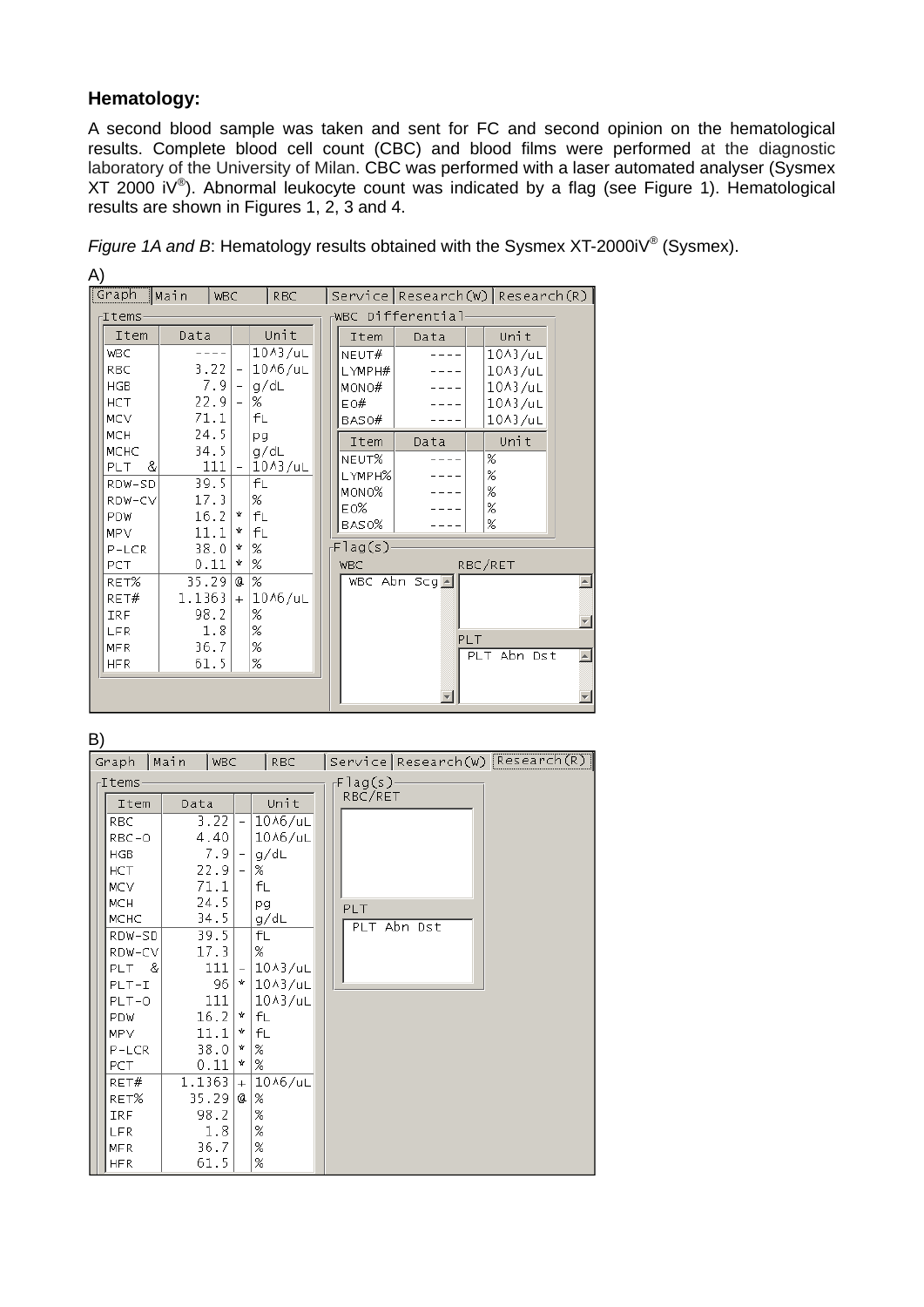*Figure 2*: Sysmex XT 2000iV® WBC differential (DIFF) and WBC and basophil (WBC/BASO) scattergrams



*Figure 3*: Sysmex XT 2000iV® reticulocyte (RET) and extended reticulocyte (RET-EXT) scattergram



*Figure 4*: Sysmex XT 2000iV® optical platelet (PLT-O) scattergram



Due to the high leukocyte count, WBC count was repeated after 1:2 dilution in saline solution. After correction for dilution factor, leukocyte counts resulted to be 1'562'680 cells/µL. The reticulocyte percentages were 35.29% and IRF (immature reticulocyte fraction) was 98.2%. In order to confirm the results of the Sysmex XT 2000iV®, manual counts were executed.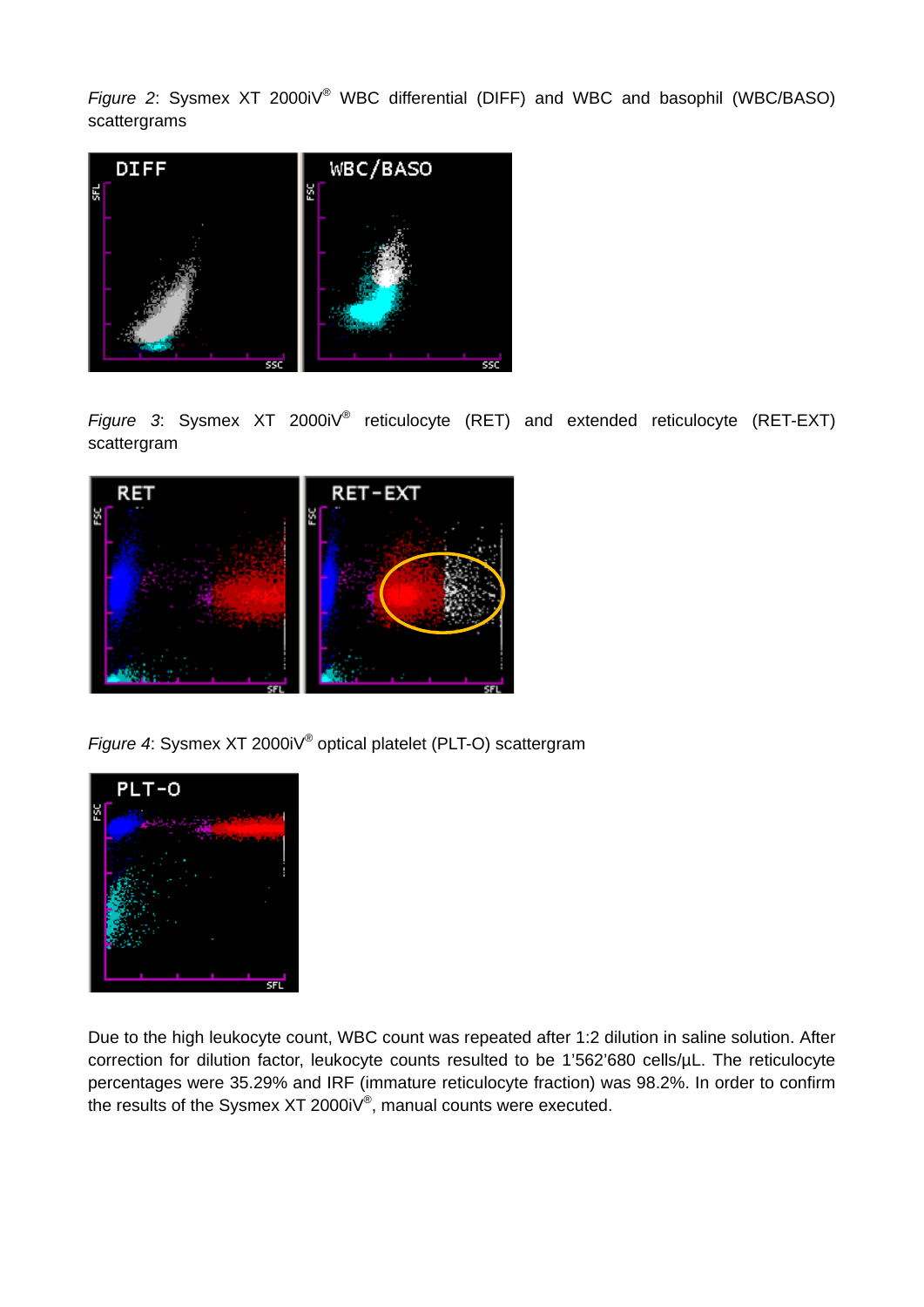A manual packed cell volume (PCV) was determined by microhematocrit centrifugation. PCV resulted approximately 18%. Pink hue was however seen and the limit of the buffy coat was hardly identifiable.

*Figures 5A and B*: PCV was determined after sample centrifugation in a microhematocrit tube (A). Pink hue was seen in the white blood cell fraction (B).





Manual cell counts of RBC and WBC (hemocytometer- Burker chamber) were performed in triplicate. Due to the high leukocyte counts WBC count was performed using Turk solution at the same dilution of RBC count (1:200).

 $RBC = 3.41 (10<sup>6</sup> cells/  $\mu$ L)$ WBC= 1.69 (10 $^6$  cells/  $\mu$ L)

*Figures 6*: White and blood cells counted in the Burker chamber (1:200 dilution in saline solution)



Erythrocytes indexes were calculated according to manual counts, PCV and hemoglobin concentration (from automated analyzer)  $MCV = 52.8$  fL  $MCHC = 43.9$  g/dL  $MCH = 23.2$  pg